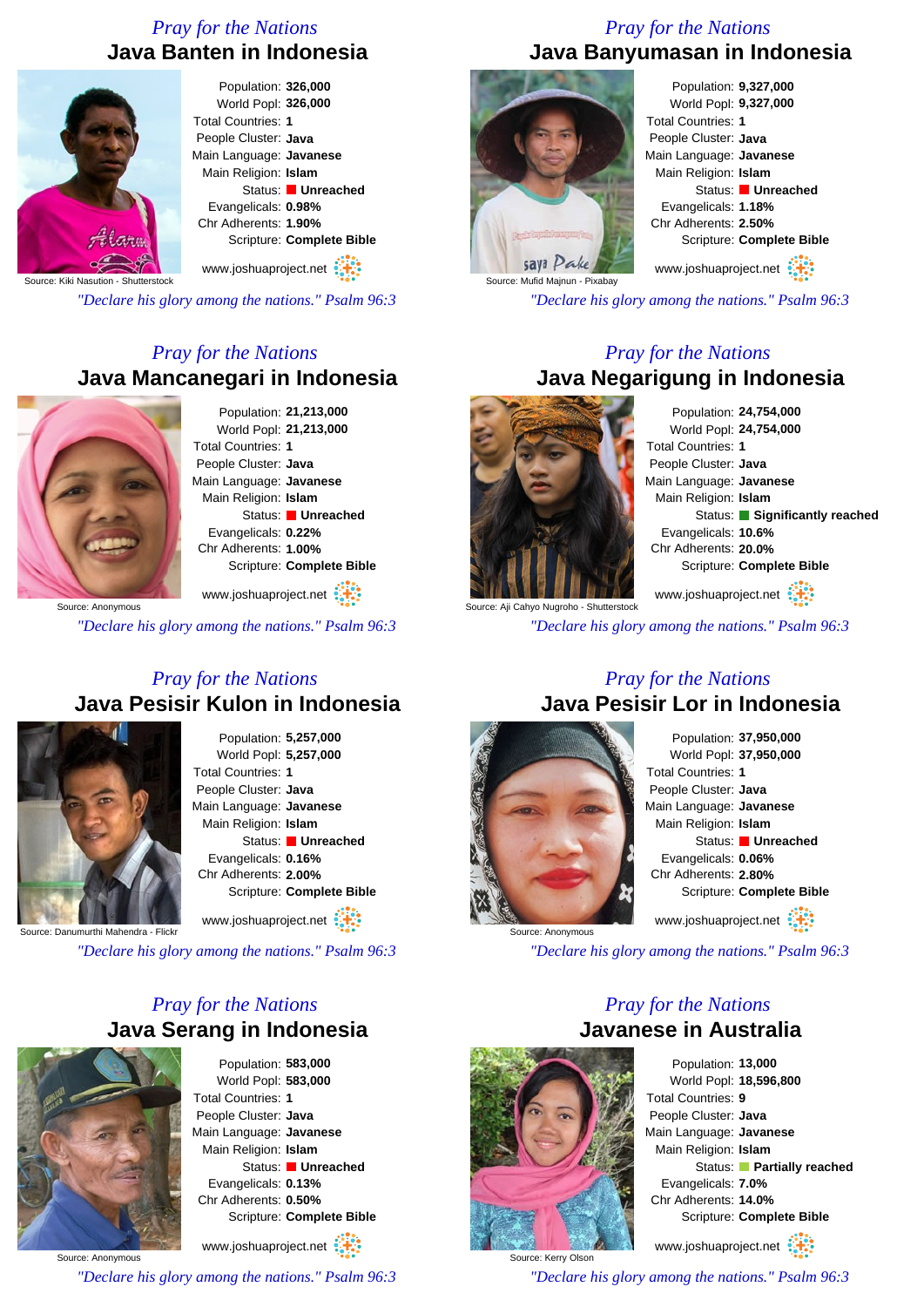# *Pray for the Nations* **Javanese in China, Hong Kong**



Population: **1,600** World Popl: **18,596,800** Total Countries: **9** People Cluster: **Java** Main Language: **Javanese** Main Religion: **Islam** Status: **Partially reached** Evangelicals: **8.0%** Chr Adherents: **19.0%** Scripture: **Complete Bible**

www.joshuaproject.net

Source: Kerry Olson

*"Declare his glory among the nations." Psalm 96:3*

# *Pray for the Nations* **Javanese in Indonesia**



Population: **17,715,000** World Popl: **18,596,800** Total Countries: **9** People Cluster: **Java** Main Language: **Javanese** Main Religion: **Islam** Status: **Partially reached** Evangelicals: **9.4%** Chr Adherents: **19.0%** Scripture: **Complete Bible**

www.joshuaproject.net

*"Declare his glory among the nations." Psalm 96:3*

### *Pray for the Nations* **Javanese in Netherlands**



Population: **43,000** World Popl: **18,596,800** Total Countries: **9** People Cluster: **Java** Main Language: **Javanese** Main Religion: **Islam** Status: **Minimally Reached** Evangelicals: **1.00%** Chr Adherents: **20.00%** Scripture: **Complete Bible** www.joshuaproject.net

Source: Kerry Olson

*"Declare his glory among the nations." Psalm 96:3*

# *Pray for the Nations* **Javanese in Singapore**



Population: **94,000** World Popl: **18,596,800** Total Countries: **9** People Cluster: **Java** Main Language: **Javanese** Main Religion: **Islam** Status: **Partially reached** Evangelicals: **7.0%** Chr Adherents: **15.0%** Scripture: **Complete Bible** www.joshuaproject.net

Source: Kerry Olson *"Declare his glory among the nations." Psalm 96:3*

# *Pray for the Nations*





Population: **2,500** World Popl: **18,596,800** Total Countries: **9** People Cluster: **Java** Main Language: **Javanese** Main Religion: **Islam** Status: **Partially reached** Evangelicals: **6.0%** Chr Adherents: **16.0%** Scripture: **Complete Bible**

www.joshuaproject.net

*"Declare his glory among the nations." Psalm 96:3*

### *Pray for the Nations* **Javanese, Orang Jawa in Malaysia**



Population: **687,000** World Popl: **18,596,800** Total Countries: **9** People Cluster: **Java** Main Language: **Javanese** Main Religion: **Islam** Status: **Partially reached** Evangelicals: **7.0%** Chr Adherents: **17.0%** Scripture: **Complete Bible** www.joshuaproject.net

*"Declare his glory among the nations." Psalm 96:3*

### *Pray for the Nations* **Javanese in Saudi Arabia**



Population: **32,000** World Popl: **18,596,800** Total Countries: **9** People Cluster: **Java** Main Language: **Javanese** Main Religion: **Islam** Status: **Unreached** Evangelicals: **1.50%** Chr Adherents: **2.80%** Scripture: **Complete Bible** www.joshuaproject.net

*"Declare his glory among the nations." Psalm 96:3*

### *Pray for the Nations* **Javanese in Sri Lanka**



Source: Kerry Olson

Population: **8,700** World Popl: **18,596,800** Total Countries: **9** People Cluster: **Java** Main Language: **Javanese** Main Religion: **Islam** Status: **Unreached** Evangelicals: **0.00%** Chr Adherents: **0.00%** Scripture: **Complete Bible** www.joshuaproject.net

*"Declare his glory among the nations." Psalm 96:3*